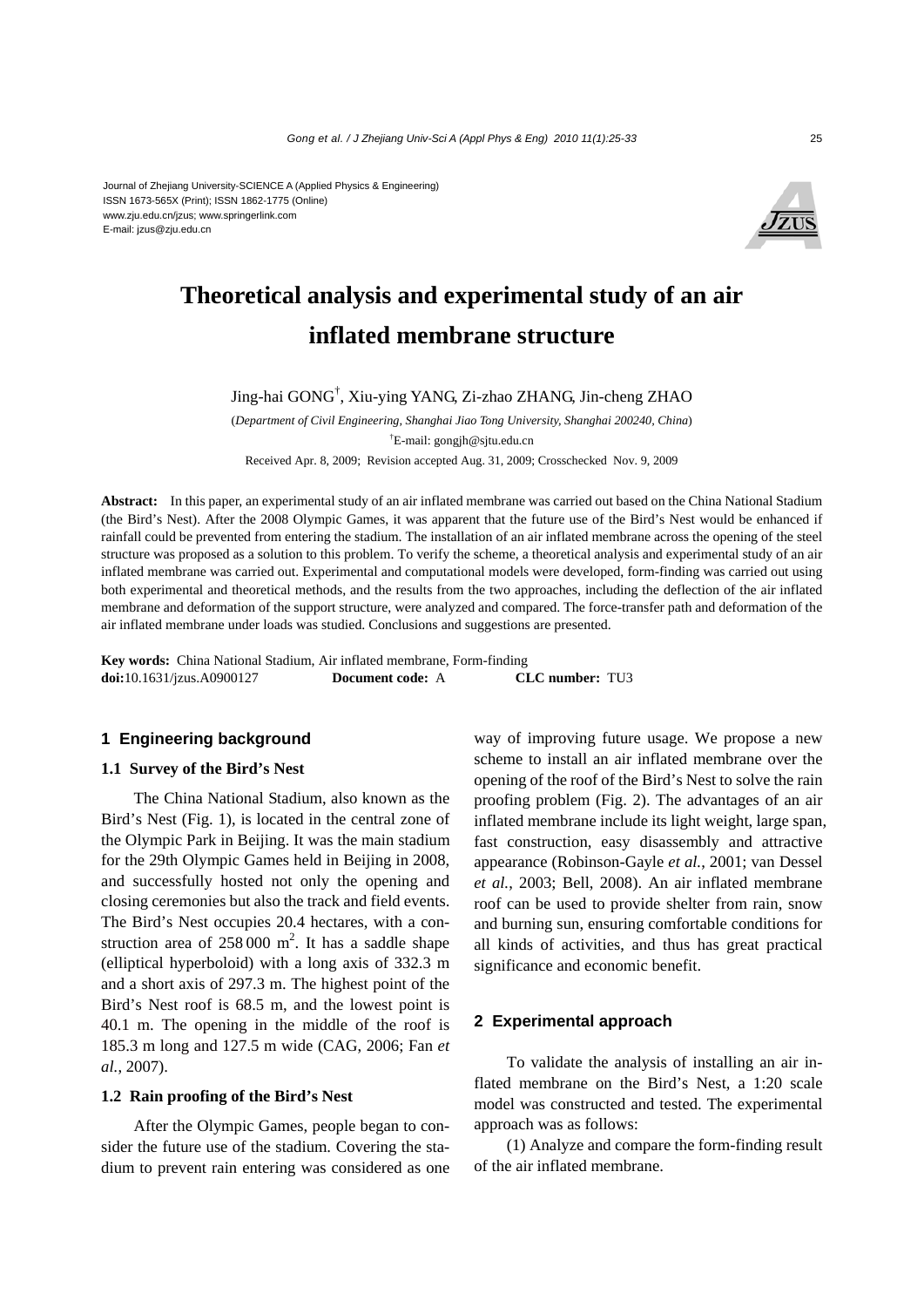(2) Research the mechanical behavior and the load bearing capacity of the air inflated membrane under uniform loads and their influence on the support truss.



**Fig. 1 Steel structure of the China National Stadium**  (a) Elevation; (b) Bird view





**Fig. 2 Steel structure combined with an air inflated membrane. (a) Analysis model; (b) Render map** 

(3) Observe the deformation and mechanical performance of the air inflated membrane under local concentrated loads.

(4) Compare experimental data with theoretical results, to validate the theoretical analysis.

(5) Discuss possible explanations for differences between experimental and theoretical results and identify issues requiring more attention in practice.

(6) Investigate the process of construction and installation of the air inflated membrane.

#### **3 Experimental model**

#### **3.1 Design of the experimental model**

A 1:20 scale model of the air inflated membrane supported by a steel truss was used in the test. The air inflated membrane was an elliptical hyperboloid 9.12 m long, 6.2 m wide, and 1.362 m high. Its projective area was  $44.6 \text{ m}^2$ . The mesh spacings of cables were about 0.55 m, and the initial air pressure was 0.3 kPa. The prestressed force of the upper cables was 0.6 kN and that of the bottom cables was 0.75 kN. The diameter of all cables was 5 mm, the section area was 19.63 mm<sup>2</sup>, and the prestressed force of the membrane in both warp and fill was 0.5 kN/m. The form-finding result from theoretical analysis (Gong, and Qiu, 2002; Kim and Lee, 2002; Bletzinger *et al.*, 2005) is shown in Fig. 3, and the experimental model is shown in Fig. 4.



**Fig. 3 The form-finding result** 



**Fig. 4 The experimental model**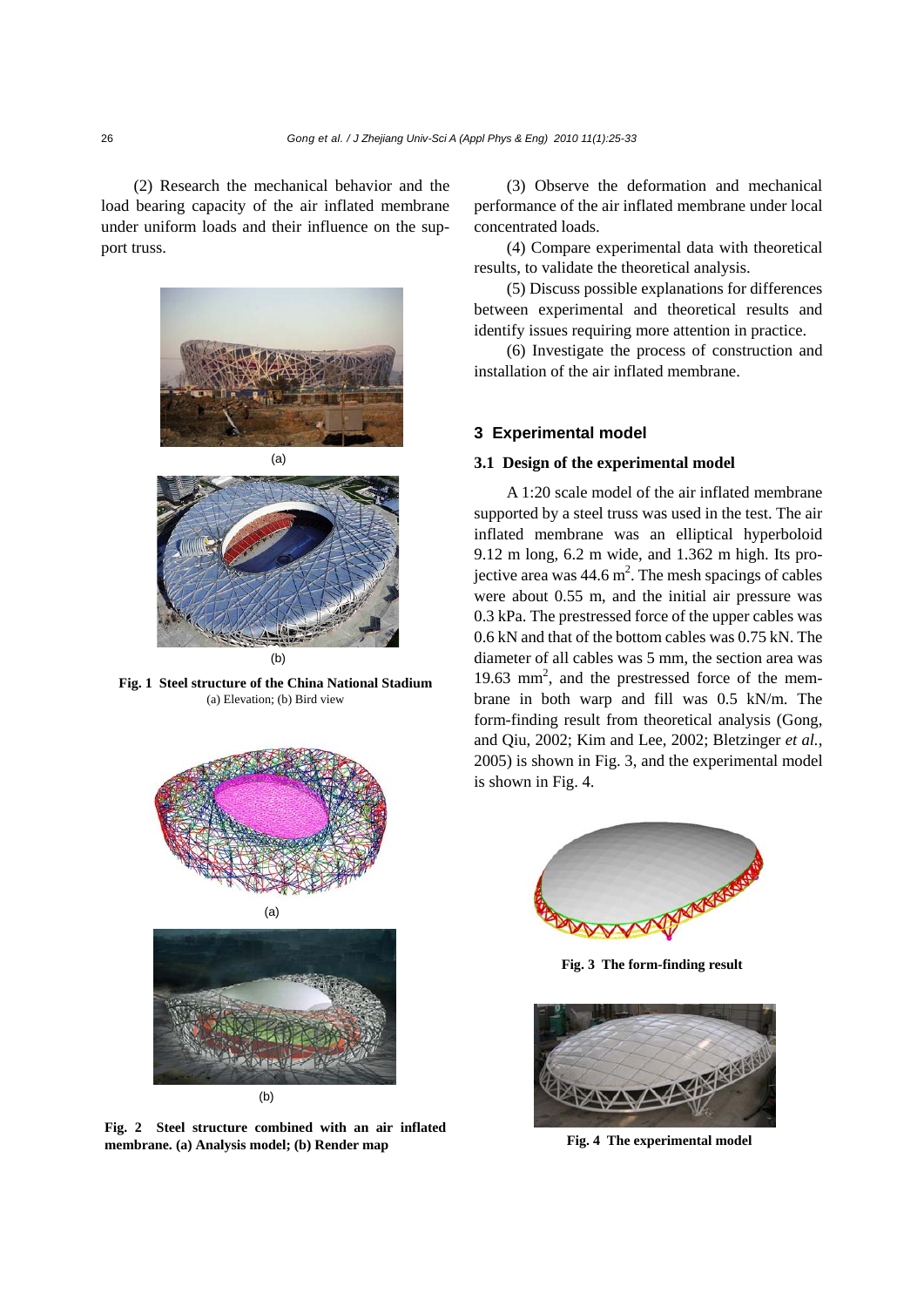A tubular steel truss was used as the supporting structure (Fig. 4), which simulated the inner edge of the roof of the Bird's Nest. The influence of the air inflated membrane on the supporting structure could be analyzed (Li and Chan, 2004; Hegyi *et al.*, 2006; Kerdid *et al.*, 2008). The section of the upper and bottom chords of the truss was  $\Phi$ 60 mm×3.5 mm, and that of the connecting rod on the bottom chord, the web members, and the members on abutment was  $\Phi$ 48 mm $\times$ 3 mm.

#### **3.2 Conformation of the experimental model**

Fig. 5 shows a photograph of the cable anchors connecting with the steel structures. There is a hinge connection at the end of each cable, which allowed the cable to rotate in the vertical plane, and the direction of the cable anchor could be adjusted during the gas charging and load application process of the air inflated membrane. The length of the cable could be modified using a button in the cable anchor to adjust the prestressed force.



**Fig. 5 Anchor device at cable end** 

#### **3.3 Analysis model and software**

Cable-membrane analysis software (SMCAD) developed by the authors was used to analyze the experimental model. A nonlinear finite element method was used in form-finding analysis and load analysis of the air inflated membrane structure (Bonet *et al.*, 2000; Gil and Bonet, 2006; 2007). In the finite element analysis, 2-node cable elements and triangle membrane elements were used, and a beam element was used in the steel structure. As usual, the nodes deflections were presumed to be coupled between cable elements and membrane elements in the cable-membrane structure computational model. However, this did not correspond to the real condition. The contact condition between the cables and the membrane was very complex in the experimental model (Fig. 6). Friction existed between the cables and the membrane, relative deflection appeared under loads, and the cables were even separated from the membrane in localized areas.



**Fig. 6 Contact of cable and membrane** 

#### **4 Experimental schemes**

#### **4.1 Measuring points**

Displacement sensors and strain gauges were arranged in each quarter of the model according to the symmetry of the whole model. The displacement sensors of the supporting truss were set at each end of both the long and the short axes (Fig. 7): points 1 and 3 measured horizontal deformation, points 2 and 4 measured vertical deformation. Fig. 8 shows the positions of the strain gauges on the cable anchors: odd numbers measured the upper cables and even numbers measured the bottom cables. Deflection measuring points of the bottom layer membrane are shown in Fig. 9.



**Fig. 7 Position of displacement sensors**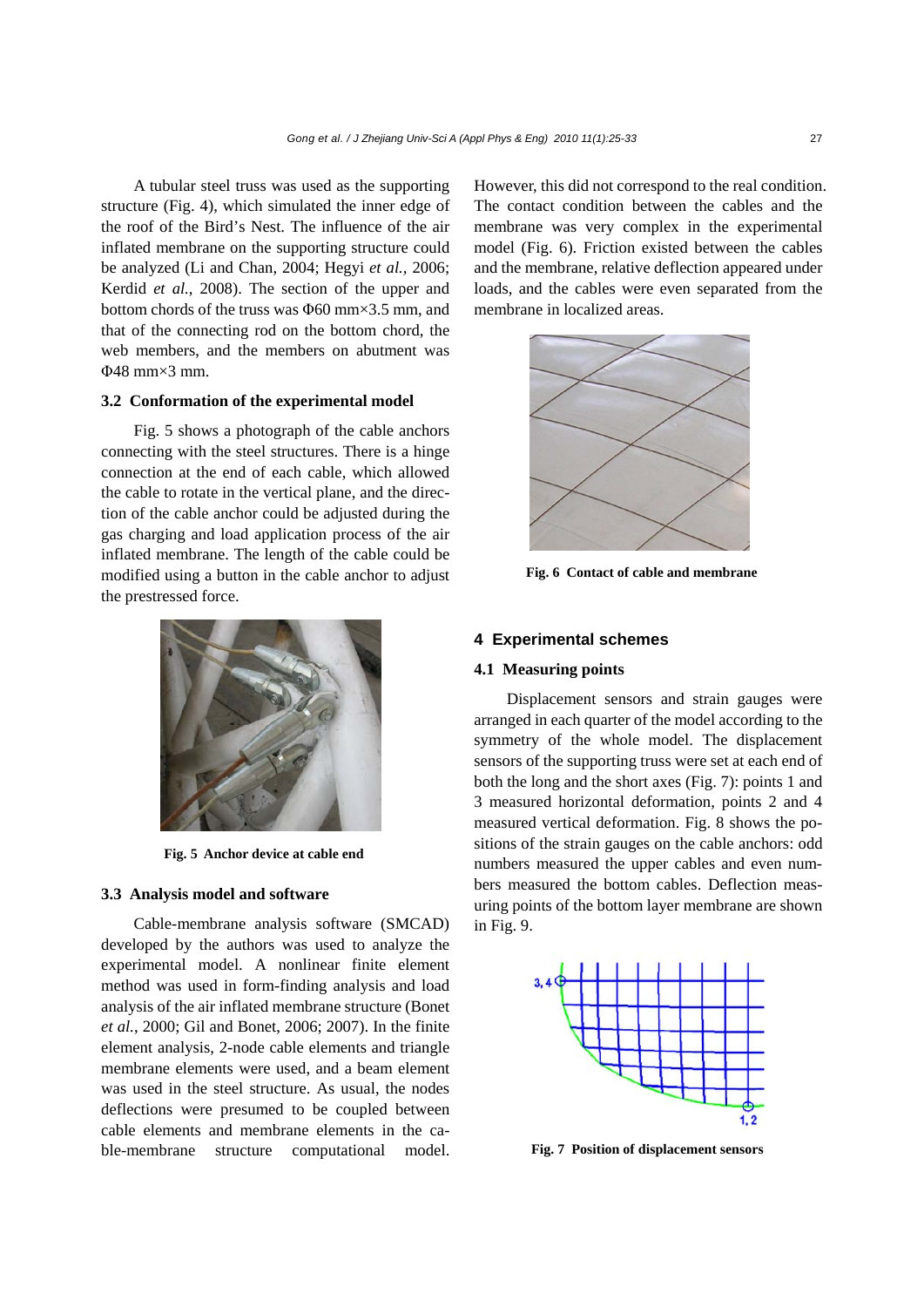

**Fig. 8 Position of strain gauges** 



**Fig. 9 Deflection measuring points of the bottom layer membrane** 

#### **4.2 Loading schemes**

The loads on the air inflated membrane are expected to come mainly from snow, wind, and other local live loads such as construction, examination and repair, maintenance loads, etc. Because a wind load is very difficult to simulate, the mechanical behavior of the air inflated membrane and the supporting truss were studied mainly under snow load in the test. The deformation of the air inflated membrane under local concentrated load was also studied.

Sandbags were used to simulate snow loads in the test and were applied at two weights: 0.1 and 0.3  $kN/m<sup>2</sup>$ . The sandbags spread out when placed on the air inflated membrane, and simulated a uniform snow load quite well. Each sandbag weighed 0.15 kN and so a total of 33 sandbags were used to simulate a snow load of 0.1  $kN/m^2$  and 99 for a snow load of 0.3  $kN/m<sup>2</sup>$ .

A local concentrated load was simulated directly by some students standing on the model, which accords with the practical condition.

#### **5 Model test**

#### **5.1 Form-finding test**

In the form-finding test, the air inflated membrane was charged with gas using an air pump until the air pressure reached the pre-determined value, then test results, such as the shape of the model and the tension of the upper and bottom cables, were obtained and compared with the theoretically computed results.

The initial air pressure of the experimental membrane was 0.3 kPa. Figs. 3 and 4 show the form-finding results from theoretical analysis and the test. The shapes of the two models were very similar. The thickness of the air inflated membrane was calculated by measuring the elevations of the central points on the upper and lower layers of the membrane. Table 1 lists the thickness from the test and from theoretical analysis.

**Table 1 Form-finding results of the air inflated membrane (unit: m)** 

|                         |       | Test results Computational results |
|-------------------------|-------|------------------------------------|
| Elevation of the upper  | 1.604 | 1.549                              |
| layer membrane center   |       |                                    |
| Elevation of the bottom | 0.246 | 0.389                              |
| layer membrane center   |       |                                    |
| <b>Thickness</b>        | 1.358 | 1.160                              |

The test thickness was larger than that of the computational result (Table 1). This was caused mainly by the original design of the membrane which did not achieve the expected result. Because of a lack of experience in designing and processing air inflated membranes, the membrane was cut according to the chord axis of the theoretical supporting truss in the original design (Fig. 10a). We expected that because the planar projection of the membrane was bigger than the opening of the supporting truss, the edge of the air inflated membrane would contact the chord and cover the opening (Fig. 10b). However, in practice, this did not happen: the membrane did not touch the chord at all after it was inflated, and there was a large gap between them (Fig. 10c). By analysis, we know that the reason for the membrane model not being the expected shape is that the diameter of the supporting truss was too small, only 60 mm. The experimental model was modified to correspond to the computational model.

Another reason was that the assembly precision of the supporting truss was not sufficiently accurate. The membrane model was first assembled in the factory, thus precision was ensured. However, because the model was too big to be transported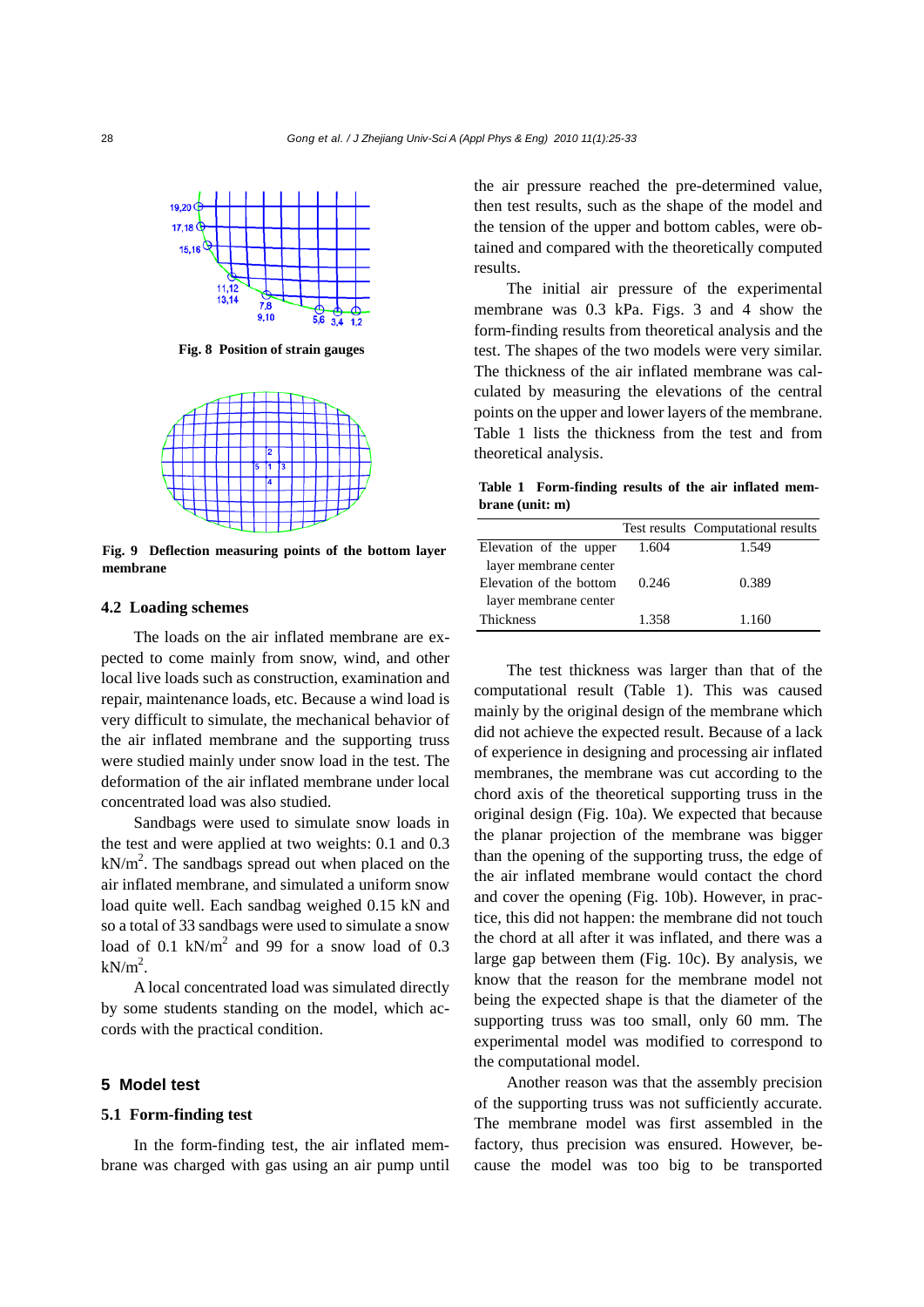

**Fig. 10 Sketch of the membrane edge**  (a) Form-finding result; (b) Expected result; (c) Actual result

integrally, the supporting truss had to be divided into four segments and reassembled in the laboratory. Restricted by the experimental conditions, the precision of the truss reassembly could not be ensured adequately.

# 5.5.2 Inner air pressure of the membrane

A comparison between the inner air pressure as measured by testing and from computational results, is shown in Table 2.

#### **5.2 Uniform load test**

## 5.2.1 Loading

Firstly, the air inflated membrane was inflated until the inner pressure reached 0.3 kPa, while the data from the strain gauge transducer, displacement transducer, and the deformation of the membrane were recorded as the initial conditions of the analysis. Then the sandbags were placed on the membrane in two separate tests to simulate uniform snow loads of 0.1 and 0.3  $kN/m^2$  (Fig. 11), and the results were recorded. Finally, the model was unloaded completely, and the final results recorded.



(a)



**Fig. 11 Load case 1 (0.1 kN/m2 ) (a) and load case 2 (0.3**  $kN/m<sup>2</sup>$  (b)

**Table 2 The inner air pressure (unit: kPa)**

|                               |       | rable $\mu$ and much an pressure (unit, is a)      |         |           |
|-------------------------------|-------|----------------------------------------------------|---------|-----------|
|                               |       | Initial $0.1 \text{ kN/m}^2$ 0.3 kN/m <sup>2</sup> |         | Unloading |
|                               | state | load                                               | load    |           |
| Test data                     | 0.30  | 0.41                                               | 0.59    | 0.30      |
| Computational 0.30<br>results |       | 0.42                                               | 0.57    | 0.30      |
| Difference $(\% )$ 0          |       | 2.40                                               | $-3.40$ |           |

Before discussing the variation in the inner air pressure, it is necessary to explain the air tightness of the air inflated membrane. Only a membrane with adequate air tightness can ensure a favorable working condition. Modification of the experimental model caused air leakage from the membrane. A test of air leakage was carried out. The initial air pressure was 0.3 kPa, which decreased to about 0.28 kPa one hour later and to about 0.1 kPa after 24 h. The loading time was about one hour, so we deduced that the inner pressure loss caused by air leakage was about 0.02 kPa during the test. As the inner pressure returned to 0.3 kPa after unloading, it seemed that there was no loss of inner pressure. However, in fact, the air leak was serious and the inner pressure loss was more than 0.02 kPa, because the inner pressure increases during the loading process. The return of the inner pressure to 0.3 kPa was caused by the temperature of the inner air rising, which can be explained by two reasons: the temperature of the whole laboratory increased during the test, and heat was generated in the inner air during the loading process.

The changes in membrane inner air pressure and volume with increasing temperature were analyzed.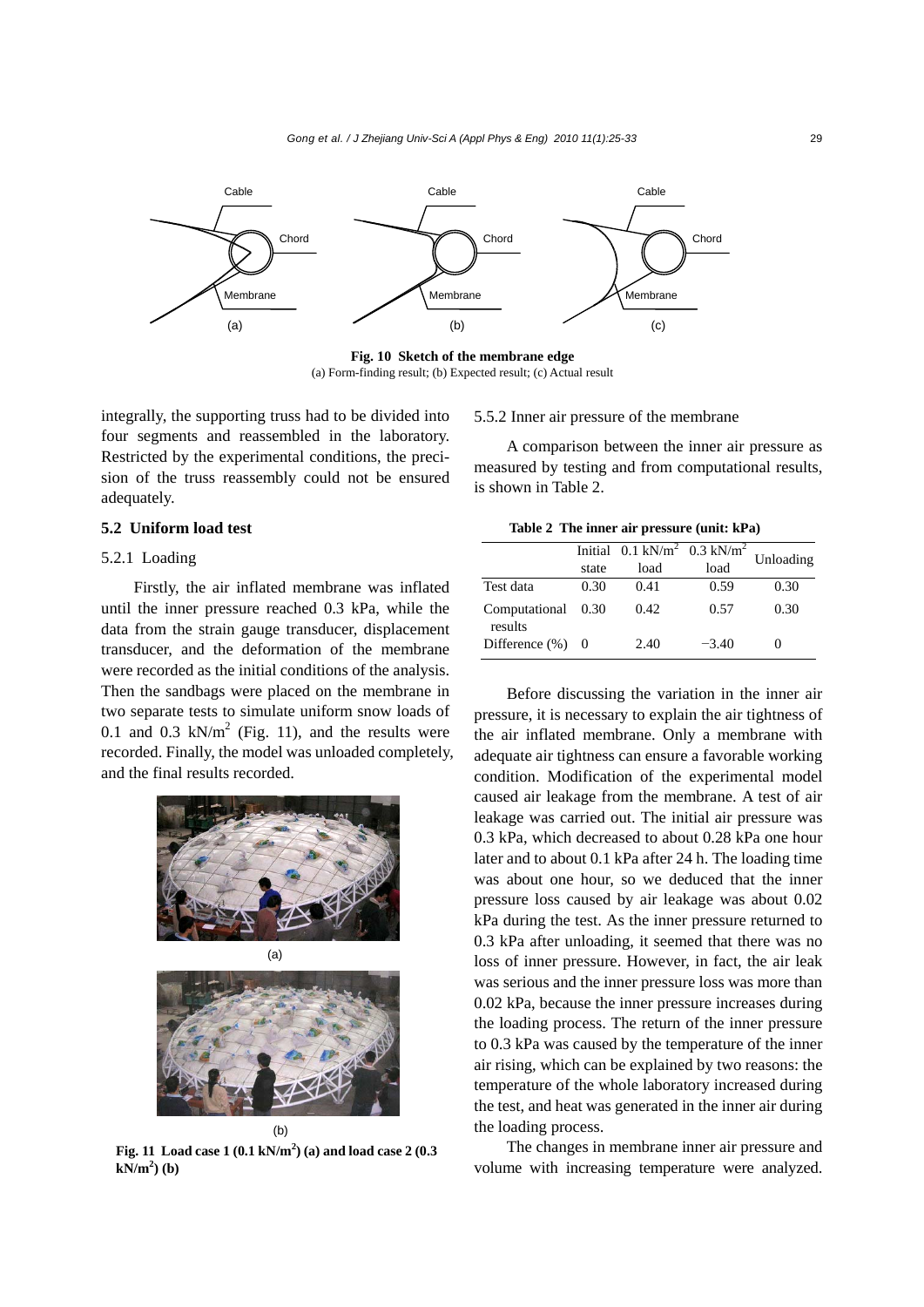The inner air pressure increased by about 0.04 kPa with an increase in temperature of  $1 \text{ }^{\circ}C$  (Fig. 12a). The inner air volume increased by about  $0.1 \text{ m}^3$  with an increase in temperature of  $1 \degree C$  (Fig. 12b). So the influence of temperature on the mechanical behavior of the air inflated membrane must be taken into account.



**Fig. 12 Curve of (a) inner pressure and (b) volume with temperature** 

The test data agree well with the computational results. The differences between them are only 2.4% with a load of 0.1 kN/m<sup>2</sup> and  $-3.4\%$  with a load of 0.3  $kN/m<sup>2</sup>$ . Considering the influence of air leakage and temperature variation, the theoretical results can predict the change in membrane inner air pressure under loads. Inner air pressure is a very important index in mechanical analysis of air inflated membranes. The experimental results validate the computational method adopted in this study and the corresponding computational results.

#### 5.2.3 Deflection of the air inflated membrane

The deflections of five points on the bottom layer membrane were measured (Fig. 9), and also computed using the finite element method (Levy *et al.*, 2004; Woo *et al.*, 2004; Jarasjarungkiat *et al.*, 2008; 2009). The results of experiment and computation are compared in Table 3.

The data showed the expected response to the two weight loadings, but the changes in the test result data were generally much higher than those in the computational data. The average differences between them were  $-14.1\%$  for the 0.1 kN/m<sup>2</sup> load and  $-40.5\%$  for the 0.3 kN/m<sup>2</sup> load.

# 5.2.4 Deflection of the supporting truss

The test data for deflections of the four points on each of the ends of the supporting truss (Fig. 7) were compared with the computational results (Table 4).

| No.     |           | $0.1$ kN/m <sup>2</sup> load         |         |           | $0.3$ kN/m <sup>2</sup> load         |         |  |  |
|---------|-----------|--------------------------------------|---------|-----------|--------------------------------------|---------|--|--|
|         | Test data | Computational results Difference (%) |         | Test data | Computational results Difference (%) |         |  |  |
|         | $-2$      | $-4.93$                              | 146.5   | $-15$     | $-12.44$                             | $-17.1$ |  |  |
| 2       | $-8$      | $-4.76$                              | $-40.5$ | $-28$     | $-12.05$                             | $-57.0$ |  |  |
| 3       | $-4$      | $-4.80$                              | 20.0    | $-19$     | $-12.39$                             | $-34.8$ |  |  |
| 4       | -6        | $-4.76$                              | $-20.7$ | $-21$     | $-12.05$                             | $-42.6$ |  |  |
| 5       | $-8$      | $-4.80$                              | $-40.0$ | $-20$     | $-12.39$                             | $-38.1$ |  |  |
| Average | $-5.6$    | $-4.81$                              | $-14.1$ | $-20.6$   | $-12.26$                             | $-40.5$ |  |  |

**Table 3 The deflections of the bottom layer membrane (unit: mm)** 

|  |  | Table 4 The deflections at the ends of the support truss (unit: mm) |  |  |  |  |  |  |  |  |  |  |
|--|--|---------------------------------------------------------------------|--|--|--|--|--|--|--|--|--|--|
|--|--|---------------------------------------------------------------------|--|--|--|--|--|--|--|--|--|--|

| No. |           | $0.1$ kN/m <sup>2</sup> load         |         | $0.3$ kN/m <sup>2</sup> load |                                                |         |  |
|-----|-----------|--------------------------------------|---------|------------------------------|------------------------------------------------|---------|--|
|     | Test data | Computational results Difference (%) |         |                              | Test data Computational results Difference (%) |         |  |
|     | $-0.54$   | $-0.90$                              | 66.7    | $-2.57$                      | $-2.46$                                        | $-4.3$  |  |
|     | 0.35      | 0.11                                 | $-68.6$ | 0.83                         | 0.54                                           | $-34.9$ |  |
|     | 0.38      | 0.44                                 | 15.7    | 1.21                         | 1.19                                           | $-1.6$  |  |
|     | $-0.36$   | $-0.73$                              | 102.8   | $-1.52$                      | $-2.20$                                        | 44.7    |  |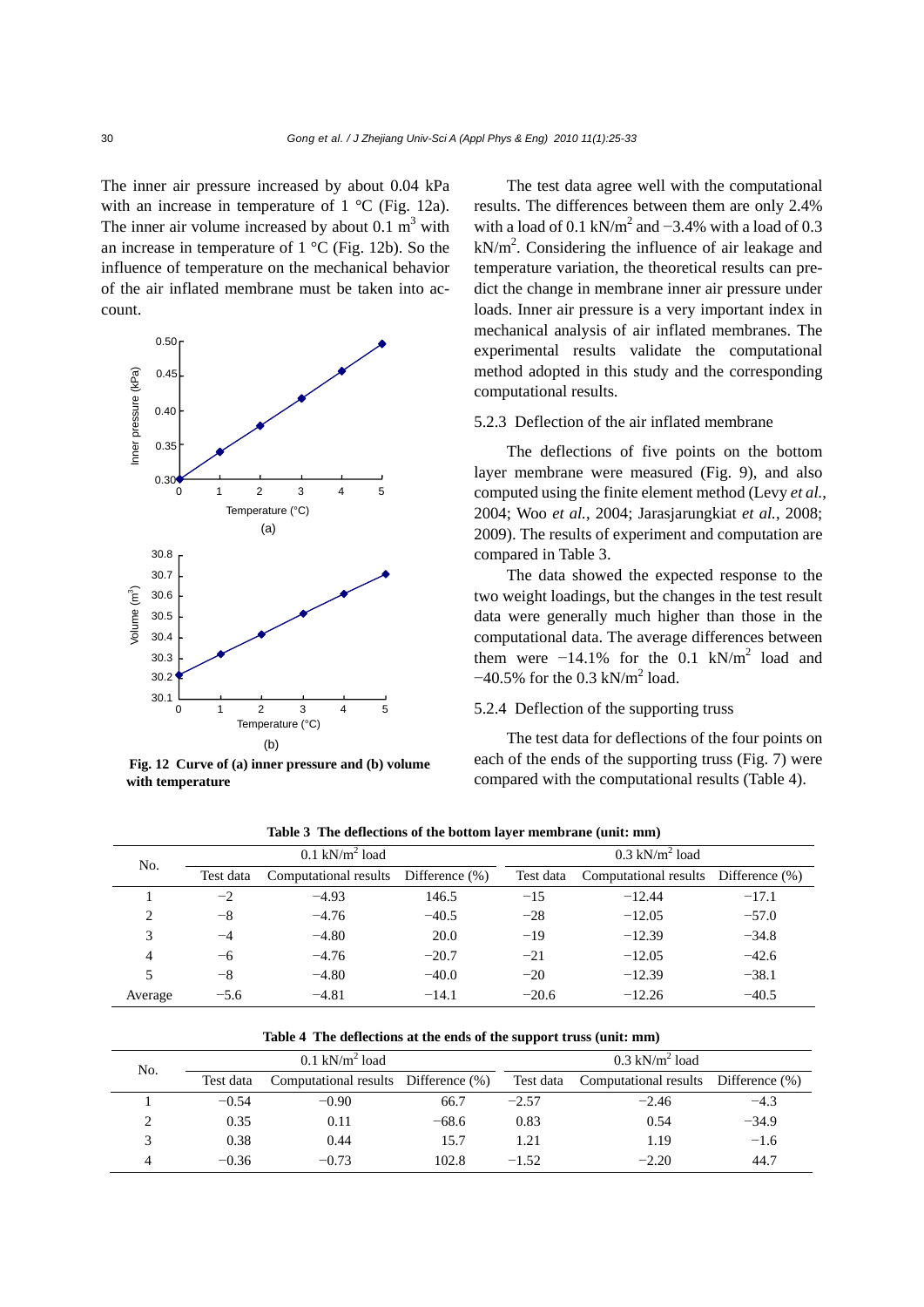Nos. 1 and 3 in Table 4 are horizontal deflections. The positive values mean outward deflection and the negative values mean inward deflection. Nos. 2 and 4 are vertical deflections. The positive values mean upward deflection and the negative values mean downward deflection. The computational results predicted the deflection direction at the ends of the long axis and the short axis of the supporting truss. The computational result data of the horizontal deflection were similar to the test data, the largest difference being only 4.3% when the load was  $0.3 \text{ kN/m}^2$ . The difference in vertical deflection was larger, which was caused mainly by the uneven prestressed force of the cables and the difference between the actual supporting condition and its assumption.

5.2.5 Reasons for differences between theoretical analysis and experimental results

The main reasons for differences between theoretical analysis and experimental results from uniform loads tests were as follows. First, the form-finding results of the experimental membrane differed from those of the computational result. The experimental model had to be modified, and the modification was difficult to incorporate into the loading analysis. Second, restricted by the experimental condition, the precision of the truss reassembly in the laboratory could not be ensured. Last, the deformations of the cables and the membrane were presumed to be the same at the connections in the computational model, which is different from the real condition. The relationship between the cables and the membrane relates to the contact connection problem, and this has not been solved very well in the analysis of the actual cable-membrane structure.

5.2.6 Mechanical behavior of the air inflated membrane

Under a snow or live load, the upper layer of the air inflated membrane deforms downward and the stresses on the upper cables and membrane decrease, the volume of the inner air decreases accordingly and the inner air pressure increases. Thus, the loads are transferred to the bottom layer, the bottom layer of the air inflated membrane deforms downward, and the stresses on the bottom cables and membrane increase, then the loads are finally transferred to the supporting truss. In contrast, under wind suction, the upper layer deforms upward and the stresses on the upper cables and membrane increase, the volume increases accordingly and the inner air pressure decreases, so the bottom layer deforms upward and the stresses on the bottom cables and membrane decrease.

#### **5.3 Local concentrated load test**

Local concentrated load tests were carried out to determine whether the air inflated membrane had enough bearing capacity and rigidity under local concentrated load, and whether the whole structure retained its shape. The local concentrated loads were simulated by some students standing on the membrane. Their positions are shown in Fig. 13.



**Fig. 13 Local concentrated load. (a) Loads concentrated; (b) Loads scattered** 

Under the local concentrated loads (Fig. 13), the air inflated membrane had good bearing capability and retained a favorable shape. There were local deformations on the surface of the membrane at the positions where the students were standing. After unloading the local concentrated loads, the air inflated membrane restored its original shape.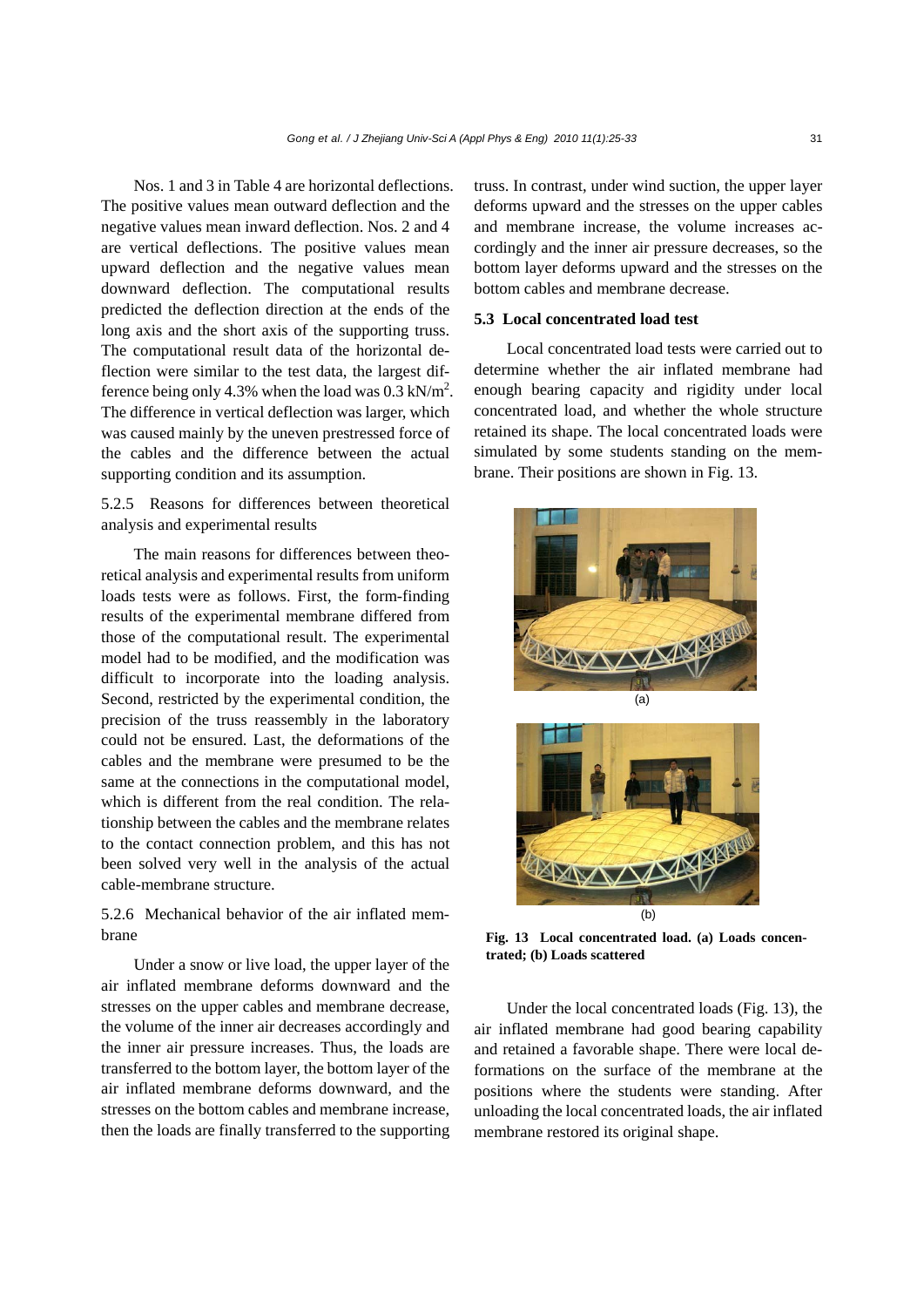#### **6 Conclusions and suggestions**

Based on the theoretical analysis and experimental study of the air inflated membrane structure, the following conclusions can be drawn and suggestions made.

1. Tests on an air inflated membrane were described in this paper, and data relating to changes in the mechanical behavior and deformation of the membrane structure under loads were obtained. Although there were differences between the experimental results and the theoretical analysis, the test results in general reflected the predicted behavior of the air inflated membrane under loads. The test data matched the theoretical results mostly, and the differences could be explained by logical reasons, so the experimental objectives were achieved.

2. Gong *et al.* (2009) analyzed and compared in detail the expected mechanical behavior of the Bird's Nest steel structure before and after installation of the air inflated membrane. The installation of an air inflated membrane across the opening region of the Bird's Nest to solve the rain proofing problem has the possibility of implementation.

3. During the analysis process of the whole model of the air inflated membrane and the supporting truss, we encountered the problem of "small numbers cover with big numbers" during the iteration. The stiffness of the cables and the membrane was far smaller than that of the supporting truss, causing the iteration cannot converge. To ensure the feasibility of the whole model analysis, better computational methods have been adopted to control the iterative convergence.

4. Temperature has a great influence on the inner air pressure and the volume of the air inflated membrane, and must be taken into account in the analysis.

5. When the model or the practical project of the air inflated membrane is being produced, the variation in length of the cables and the membrane caused by the conformation of the joints and the construction error should be modified, otherwise the form-finding result and mechanical behavior will be greatly affected. The membrane material should be hot-cohered compactly to guarantee the air inflated membrane has the desired air tightness; air leakage can make the air inflated membrane lose rigidity and bearing capacity.

6. The membrane is too heavy in practice for

people to pull onto the cable meshes in air inflated membrane projects, so mechanical equipment should be designed to retract the membrane. A reasonable air pump number, pump power, and wire diameter should be calculated according to the volume of inner air and the expected air inflation time. It is difficult to deflate the inner air completely. This needs to be considered in the design of membrane retracting equipment.

#### **References**

- Bell, L., 2008. Pneumatic Membrane Structures for Space and Terrestrial Applications. Proceedings of the 11th International Conference on Engineering, Science, Construction, and Operations in Challenging Environments, Long Beach, California, USA, p.1-8. [doi:10.1061/40988(323) 109]
- Bletzinger, K.U., Wuchner, R., Daoud, F., Camprubi, N., 2005. Computational methods for form finding and optimization of shells and membranes. *Computer Methods in Applied Mechanics and Engineering*, **194**(30-33):3438-3452. [doi:10.1016/j.cma.2004.12.026]
- Bonet, J., Wood, R.D., Mahaney, J., Heywood, P., 2000. Finite element analysis of air supported membrane structures. *Computer Methods in Applied Mechanics and Engineering*, **190**(5-7):579-595. [doi:10.1016/S0045-7825(99) 00428-4]
- China Architecture Design & Research Group (CAG), 2006. The Total Explication of Steel Structure Design in China National Stadium. China Architecture Design & Research Group, Beijing, China (in Chinese).
- Fan, Z., Liu, X.M., Fan, X.W., 2007. Design and research of large-span steel structure for the National Stadium. *Journal of Building Structures*, **28**(2):1-16 (in Chinese).
- Gil, A.J., Bonet, J., 2006. Finite element analysis of prestressed structural membranes. *Finite Elements in Analysis and Design*, **42**(8-9):683-697. [doi:10.1016/ j.finel.2005.10.009]
- Gil, A.J., Bonet, J., 2007. Finite element analysis of partly wrinkled reinforced prestressed membranes. *Computational Mechanics*, **40**(3):595-615. [doi:10.1007/s00466- 006-0129-7]
- Gong, J.H., Qiu, G.Z., 2002. Computer Aided Design of Space Structure. China Architecture & Building Press, Beijing, China, p.173-195 (in Chinese).
- Gong, J.H., Yang, X.Y., Zhang, Z.Z., Zhao, J.C., 2009. Feasibility Study for the Application of Air Inflated Membrane Structure in China National Stadium. *Journal of Shanghai Jiao Tong University (Science)*, **14**(1):76-80*.* [doi:10. 1007/s12204-009-0076-5]
- Hegyi, D., Sajtos, I., Geiszter, G., Hincz, K., 2006. Eight-node quadrilateral double-curved surface element for membrane analysis. *Computers and Structures*, **84**(31-32):2151-2158. [doi:10.1016/j.compstruc.2006.08. 046]
- Jarasjarungkiat, A., Wuchner, R., Bletzinger, K.U., 2008. A